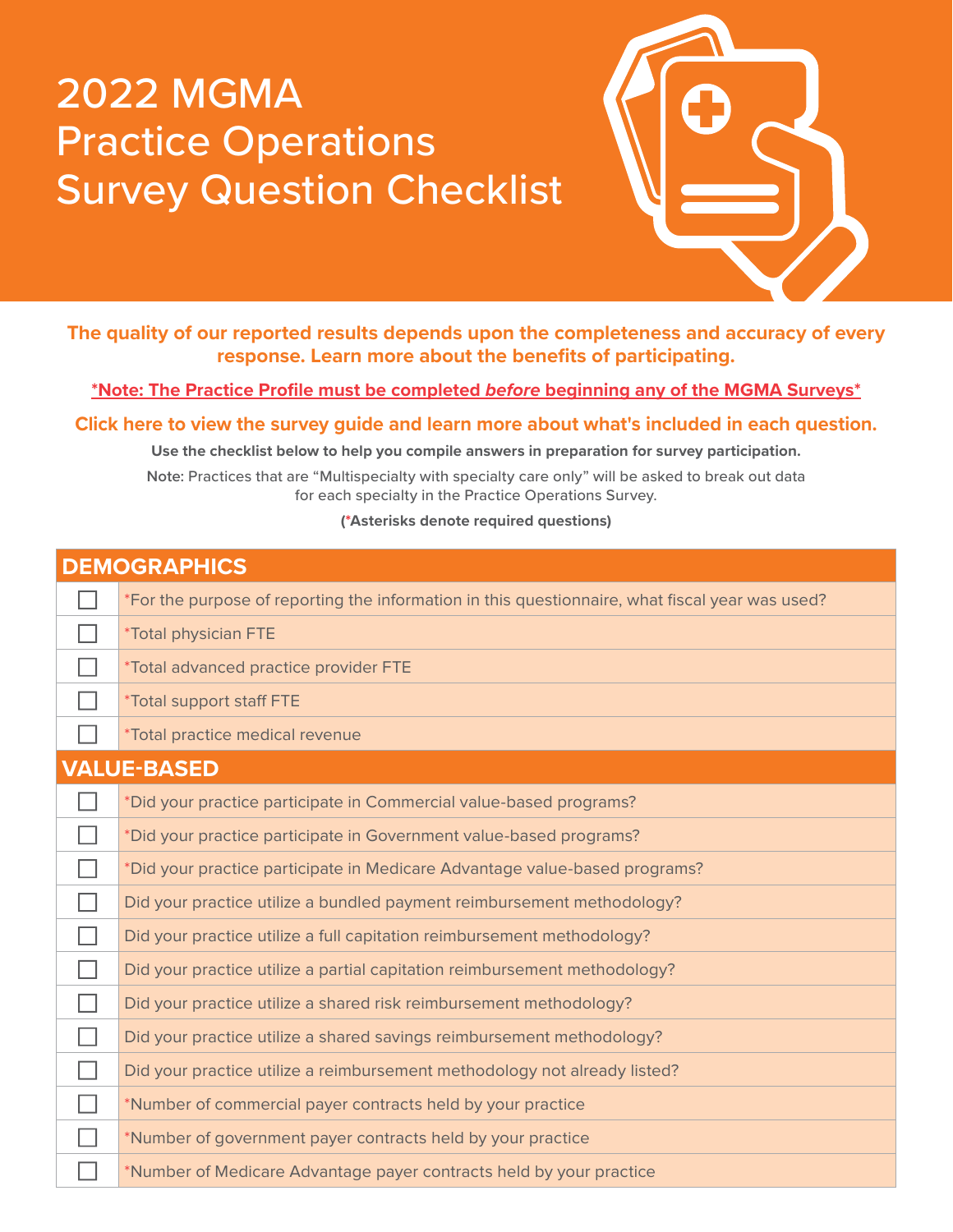## 2022 MGMA Practice Operations Survey Question Checklist



|                | *How many covered lives were attributed to this practice?                                                                                       |
|----------------|-------------------------------------------------------------------------------------------------------------------------------------------------|
|                | *Number of commercial contracts your practice held that included a risk or value-based or<br>reimbursement methodology                          |
|                | *Number of government contracts your practice held that included a risk or value-based or<br>reimbursement methodology                          |
|                | *Number of Medicare Advantage contracts your practice held that included a risk or value-based or<br>reimbursement methodology                  |
|                | *How many covered lives were attributed to value-based contracts in this practice?                                                              |
|                | Average number of quality measures your practice reported on in a commercial payer contract                                                     |
|                | Average number of quality measures your practice reported on in a government program contract                                                   |
|                | Average number of quality measures your practice reported on in a Medicare Advantage<br>payer contract                                          |
|                | Across all payer types and all payer contracts, which specific measure(s) were a focus for<br>your practice?                                    |
|                | Did your practice participate in an alternative payment model (APM)?                                                                            |
|                | Did your practice participate in the CMS Merit-based Incentive Payment System (MIPS)?                                                           |
| $\blacksquare$ | What was your practice's MIPS composite score (CPS)?                                                                                            |
|                | *Among your practice's covered lives attributed under value-based contracts, what was your<br>practice's hospital admission rate?               |
|                | *Among your practice's covered lives attributed under value-based contracts, what was your<br>practice's hospital 30-day readmission rate?      |
|                | *Among your practice's covered lives attributed under value-based contracts, what was your<br>practice's emergency department utilization rate? |
|                | *Among your practice's covered lives attributed under value-based contracts, what was your<br>practice's 30-day post-operative infection rate?  |
|                | Did your practice risk stratify the patient population?                                                                                         |
|                | Did your practice track social determinants of health (SDOH) in care management plans?                                                          |
|                | Did your practice receive payment from any payer for care coordination and/or chronic care<br>management?                                       |
|                | Did your practice perform hierarchal condition category (HCC) coding?                                                                           |
|                | What was you practice's generic dispensing rate (GDR)?                                                                                          |
|                | *What was your practice's total medical revenue specific to value-based contracts?                                                              |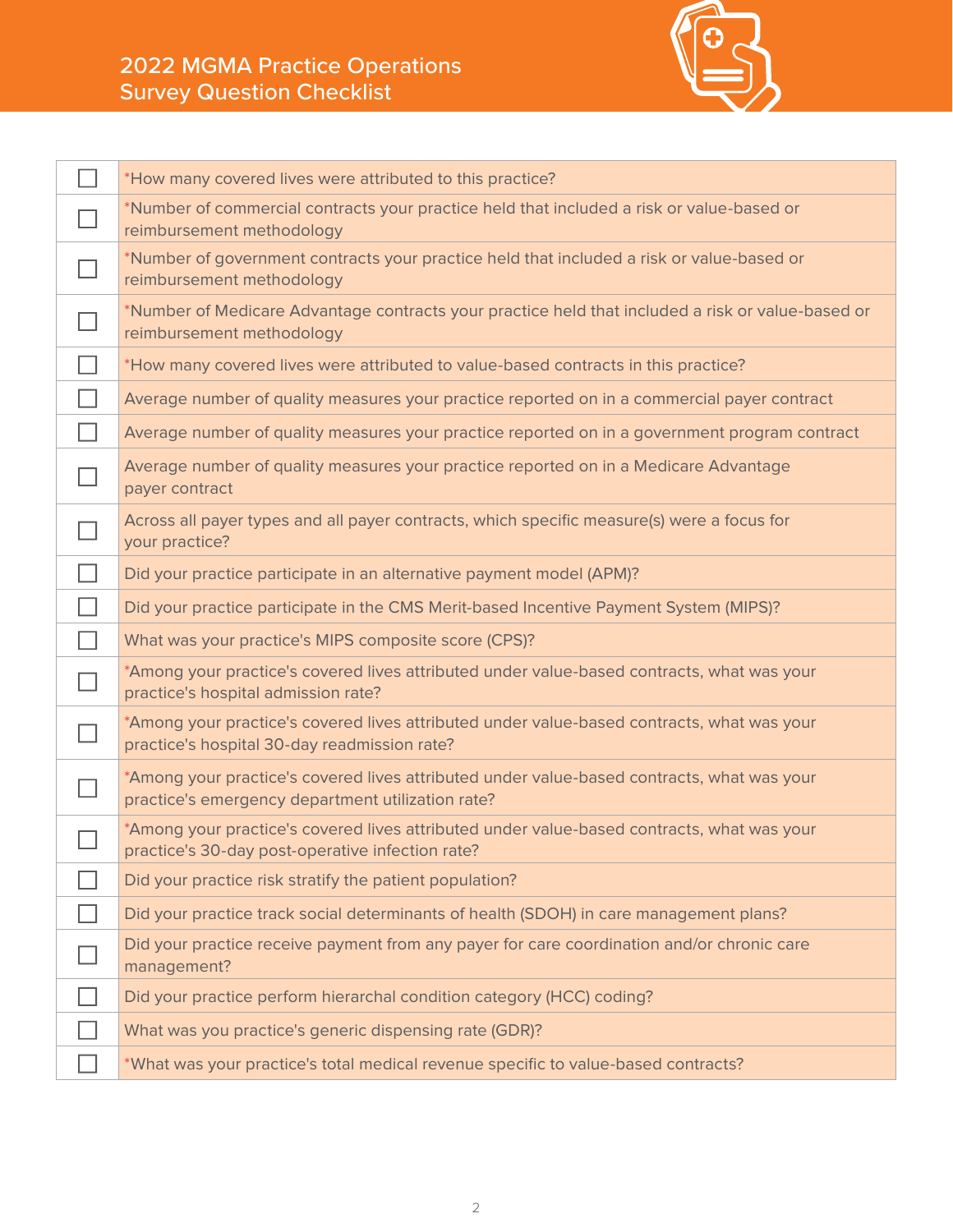## 2022 MGMA Practice Operations Survey Question Checklist



| <b>OPERATIONS</b> |                                                                                                                   |  |
|-------------------|-------------------------------------------------------------------------------------------------------------------|--|
|                   | *How many hours was your practice open each day?                                                                  |  |
|                   | What percent of your patient population logged in to the patient portal?                                          |  |
|                   | What percent of your patient population used a patient portal to schedule appointments?                           |  |
|                   | What percent of your patient population used a patient portal to pay bills online?                                |  |
| $\mathbb{R}^n$    | What percent of your patient population used a patient portal to access test results?                             |  |
|                   | What percent of your patient population used a patient portal to communicate with providers and<br>medical staff? |  |
|                   | What percent of your patient population used a patient portal to view, download or transmit<br>medical records?   |  |
|                   | What percent of your patient population used a patient portal to fill a new prescription?                         |  |
| $\Box$            | What percent of your patient population used a patient portal to refill prescriptions?                            |  |
|                   | What was the expected time (in hours) for staff to respond to patient portal communications?                      |  |
|                   | *How often did you conduct patient satisfaction surveys?                                                          |  |
|                   | *How often did your practice review the results from your patient satisfaction surveys?                           |  |
| <b>GOVERNANCE</b> |                                                                                                                   |  |
|                   | Were your patient registration services centralized?                                                              |  |
|                   | Were your patient scheduling services centralized?                                                                |  |
|                   | Were your billing services centralized?                                                                           |  |
|                   | Were your referral management services centralized?                                                               |  |
|                   | *How did your practice manage inbound telephone calls?                                                            |  |
|                   | What was the average length of time in minutes patients spent on hold after an initial answer?                    |  |
|                   | What was the average call length in minutes for inbound calls?                                                    |  |
|                   | What was the average speed of answer in seconds for inbound calls?                                                |  |
|                   | *What was the average call abandonment percentage rate for inbound calls?                                         |  |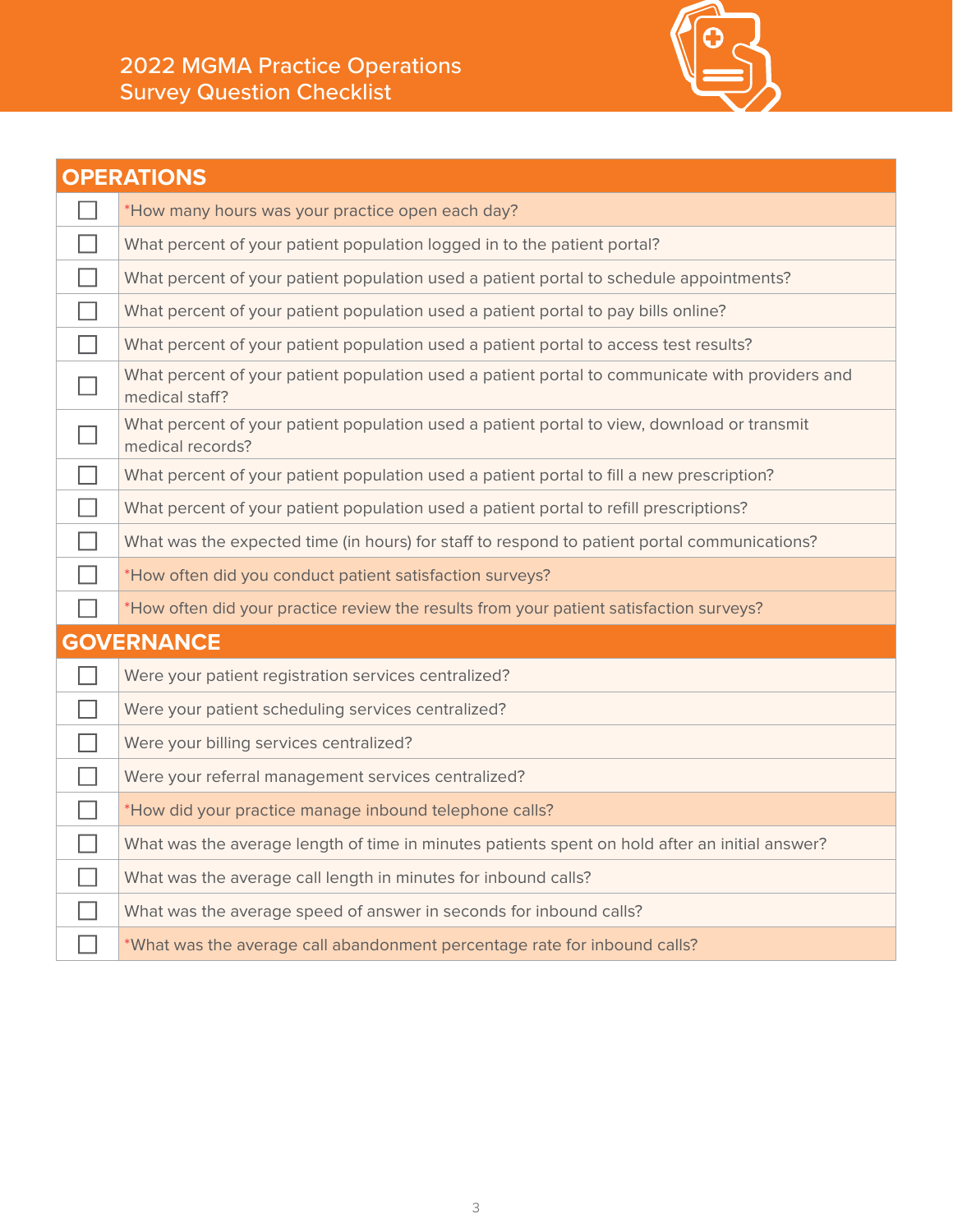

|                             | <b>SCHEDULING</b>                                                                                                                                      |
|-----------------------------|--------------------------------------------------------------------------------------------------------------------------------------------------------|
|                             | *What percent of your practice's total appointments were same-day appointments?                                                                        |
|                             | *For scheduled appointments, what was the average wait time (in minutes) the patient was in the<br>waiting area before being brought to the exam room? |
|                             | *For scheduled appointments, what was the average wait time (in minutes) the patient was in the<br>exam room before seeing the provider?               |
|                             | *What was the average throughput or total cycle time for the patient from check-in to check-out?                                                       |
| $\mathcal{L}_{\mathcal{A}}$ | What was the average scheduled appointment slot-time length (in minutes) for new patient visits?                                                       |
|                             | What was the average scheduled appointment slot-time length (in minutes) for established<br>patient visits?                                            |
|                             | What was the average scheduled appointment slot-time length (in minutes) for preventive care visits?                                                   |
|                             | What was the average scheduled appointment slot-time length (in minutes) for post-operative visits?                                                    |
| $\sim$                      | *On average, what was the third next available appointment (in business days) for new patient visits?                                                  |
|                             | *On average, what was the third next available appointment (in business days) for established<br>patient visits?                                       |
|                             | *On average, what was the third next available appointment (in business days) for preventive<br>care visits?                                           |
|                             | *On average, what was the third next available appointment (in business days) for post-operative<br>visits?                                            |
| $\mathcal{L}_{\mathcal{A}}$ | What was the average number of appointment slots per day per provider for new patient visits?                                                          |
|                             | What was the average number of appointment slots per day per provider for established<br>patient visits?                                               |
|                             | What was the average number of appointment slots per day per provider for preventive care visits?                                                      |
|                             | What was the average number of appointment slots per day per provider for post-operative visits?                                                       |
|                             | What was the average number of appointment slots per day per provider reserved for same-day<br>appointments?                                           |
|                             | What was the average number of appointment slots per day per provider that were unfilled?                                                              |
|                             | *What was your practice's no-show rate percentage?                                                                                                     |
|                             | What was your practice's no-show rate percentage for telehealth appointments?                                                                          |
|                             | How much did you charge for no-show appointments?                                                                                                      |
|                             | How many minutes late until a patient was considered a no-show?                                                                                        |
|                             | *What was your practice's appointment cancellation rate percentage?                                                                                    |
|                             | What was your practice's cancellation rate percentage for telehealth appointments?                                                                     |
|                             | What percentage of appointments were rescheduled within 30 days of cancellation?                                                                       |